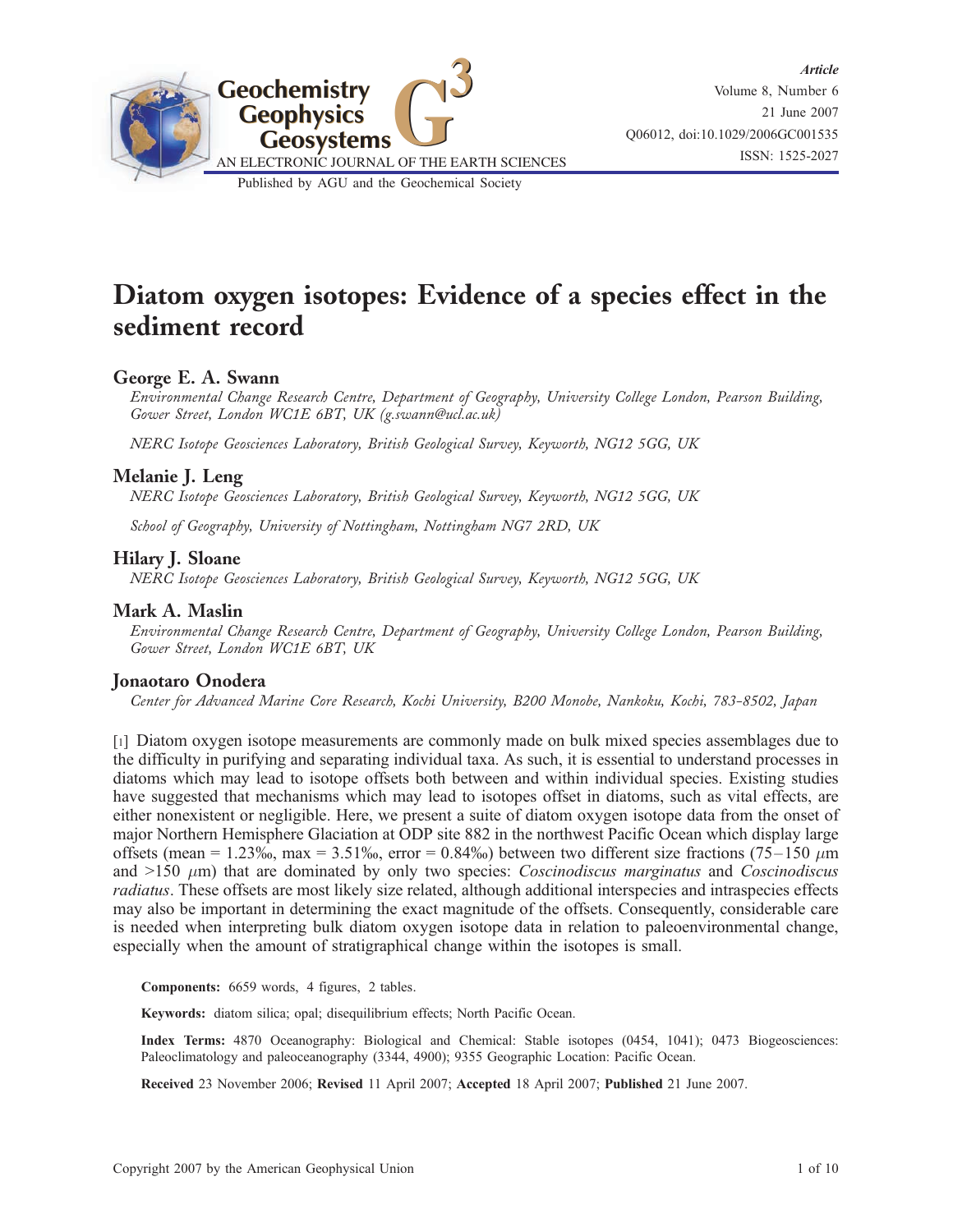

Swann, G. E. A., M. J. Leng, H. J. Sloane, M. A. Maslin, and J. Onodera (2007), Diatom oxygen isotopes: Evidence of a species effect in the sediment record, Geochem. Geophys. Geosyst., 8, Q06012, doi:10.1029/2006GC001535.

# 1. Introduction

[2] Diatom silica represents an important and increasingly viable option for obtaining isotope records from the numerous lacustrine and marine sites devoid of carbonates. Many studies have demonstrated the potential for  $\delta^{18}O_{\text{diatom}}$  in paleoenvironmental reconstructions, both as a standalone technique (see Leng and Barker [2006] for a review) and alongside carbonate isotope records [Shemesh et al., 1992; Leng et al., 2001; Lamb et al., 2005; Swann et al., 2006]. Further work has also clarified that the diatom-temperature coefficient most likely lies at approximately  $-0.2\%$ <sup>o</sup>C [Brandriss et al., 1998; Moschen et al., 2005] rather than the higher values proposed in earlier studies [Shemesh et al., 1992; Juillet-Leclerc and Labeyrie, 1987].

[3] Despite recent advances, there remain a number of uncertainties over the use of  $\delta^{18}O_{diatom}$  for paleoenvironmental reconstructions. One is the potential for isotope exchange during burial and early diagenesis, which may act to remove much of the surface water paleoenvironmental isotope signal [Shemesh et al., 1992; Schmidt et al., 1997, 2001; Moschen et al., 2006]. Second is the possibility for interspecies and intraspecies offsets in  $\delta^{18}$ O<sub>diatom</sub>. Diatoms are assumed to precipitate in isotope equilibrium. However, many biological organisms display significant isotope deviations from isotope equilibrium. These so-called vital effects have been attributed to a range of processes including variations in the micro-environment, incorporation of metabolic fluids, vertical migration in the water column, changes in pH and changes in the rate of precipitation [Leng and Marshall, 2004]. In freshwater ostracods these effects can range from 0.3–2.5‰ for  $\delta^{18}O$  [Xia et al., 1997; von Grafenstein et al., 1999; Chivas et al., 2002; Holmes and Chivas, 2002]. Within marine organisms, vital effects have been most widely studied in foraminifera with  $\delta^{18}$ O variations of up to 6% being documented [Duplessy et al., 1970; Wefer and Berger, 1991; Spero and Lea, 1993, 1996; Spero et al., 1997; Bemis et al., 1998].

[4] To date, a range of culture experiments [*Binz*, 1987; Schmidt et al., 2001] and down-core studies [Juillet-Leclerc and Labeyrie, 1987; Shemesh et

al., 1995; Swann et al., 2006] have found little or no evidence to indicate that vital or other species effects exist in diatoms. In particular, Moschen et al. [2005] found no isotope offset between three size fractions of diatoms collected from Lake Holzmaar, Germany. While the data of Brandriss et al. [1998] do indicate a 0.6% difference between two laboratory cultured species and while Shemesh et al. [1995] found a 0.2% offset between two size fractions of diatoms, such offsets are within the range of reproducibility routinely achieved using fluorination based techniques. As such, interspecies and intraspecies offsets in  $\delta^{18}O_{diatom}$  have hitherto been regarded to be either nonexistent or within analytical reproducibility. However, this assumption is currently based on a limited data set, highlighting the need for further investigation. This is important since, in contrast to biogenic carbonates such as ostracods and foraminifera, single species diatom valves cannot easily be picked out to create mono-specific species samples due to their smaller size. While in some instances it has proven possible to isolate different sized taxa using SPLITT [see *Rings et al.*, 2004] or by sieving at different size fractions [Swann et al., 2006], in the majority of cases  $\delta^{18}$ O<sub>diatom</sub> data are derived from samples composed of multiple species.

[5] Here we reexamine the issue of interspecies and intraspecies offsets in  $\delta^{18}O_{\text{diatom}}$  using sediment core material from ODP site 882, a site at which it has previously proven possible to separate different sized taxa. Previous comparisons made at only three levels between 2.83 Ma and 2.73 Ma suggested the absence of  $\delta^{18}O_{\text{diatom}}$  vital or species effects at this site [Swann et al., 2006]. Further extraction of an additional 22 pure diatom samples which are dominated by only two taxa, however, show that there is a mean offset of 1.23‰ between the two size fractions (75–150  $\mu$ m and >150  $\mu$ m).

## 2. Methodology

[6] Sediment samples corresponding to the onset of major Northern Hemisphere Glaciation (NHG), 2.84-2.57 Ma (MIS 116 (G12)–102) were collected from the northwest Pacific Ocean at Ocean Drilling Project (ODP) site 882, situated on the western section of the Detroit Seamounts  $(50^{\circ}22^{\prime}N,$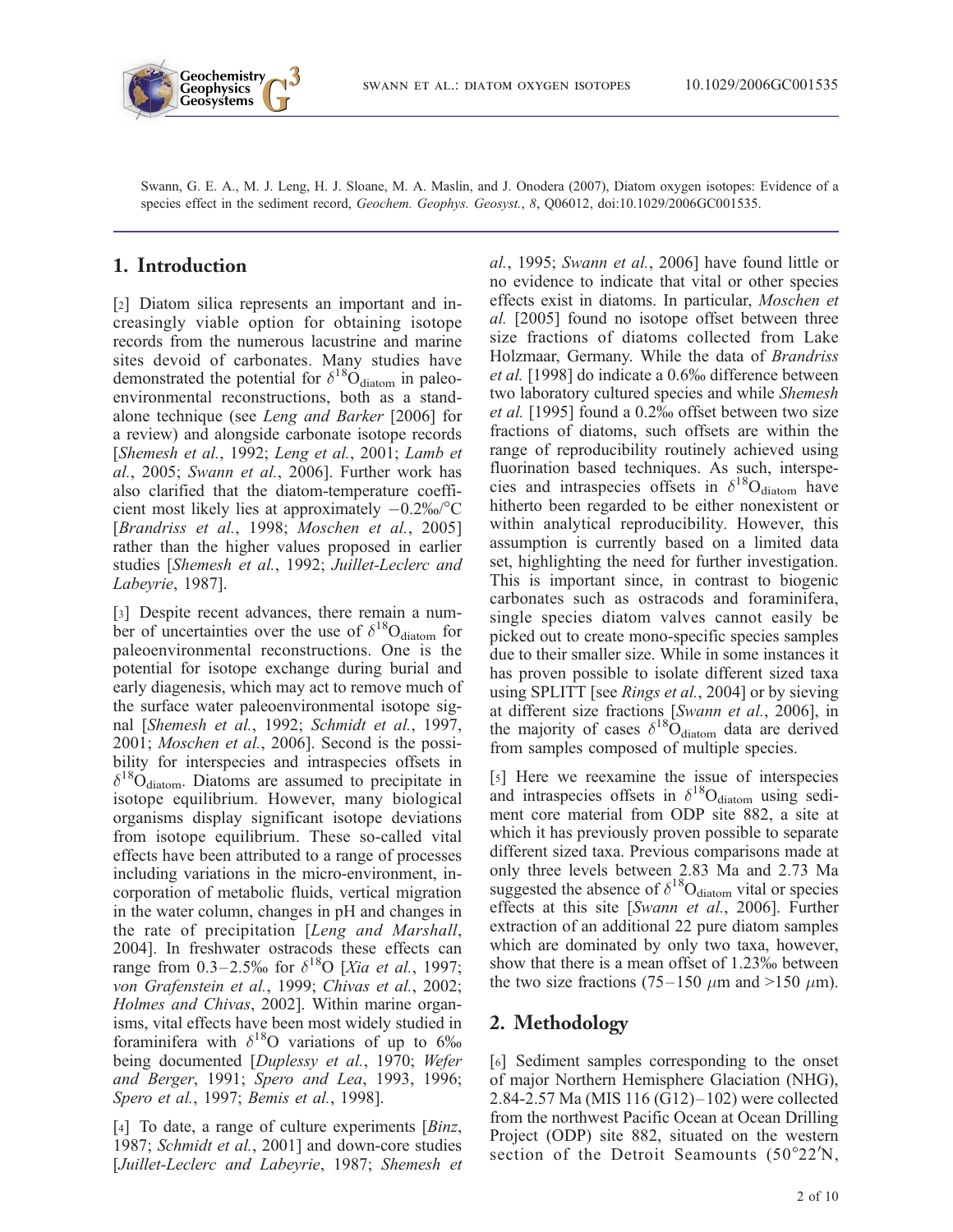

Figure 1. Location of ODP site 882 (50°22'N, 167°36'E) northwest Pacific Ocean together with diatom monitoring station 50N ( $50.01^{\circ}$ N,  $165.01^{\circ}$ E) and major ocean surface currents in the North Pacific Ocean.

 $167^{\circ}36'E$ ) at a water depth of 3,244 m (Figure 1) [Rea et al., 1995]. High resolution GRAPE density and magnetic susceptibility measurements were astronomical calibrated with linear interpolation of sedimentation rates between tie-points to calculate sample ages [Tiedemann and Haug, 1995]. Samples for  $\delta^{18}O_{\text{diatom}}$  were prepared using the three-stage methodology detailed by Swann et al. [2006] with material sieved at 75  $\mu$ m and 150  $\mu$ m and both size fractions (75–150  $\mu$ m and >150  $\mu$ m) retained for isotope analysis. Visual inspection of the diatom flora prior to this stage showed these size fractions as being optimal to minimize diatom species diversity. Subsamples of the final purified material were mounted on a coverslip using a Naphrax<sup>®</sup> mounting media and visually checked for contamination under a light microscope at  $\times 1000$  magnification using thirty randomly selected quadrants on a 100  $\mu$ m  $\times$ 100  $\mu$ m grid graticule with further SEM analyses undertaken to ensure diatom purity. Random quadrants were selected in such a way that the whole coverslip was sampled, including the edge of the coverslip where more contamination may be present. All samples containing more than a few percent of nondiatom material were disregarded for isotope analysis.

[7] Diatoms were analyzed for oxygen isotopes using a stepwise fluorination method to dissociate the silica and liberate the oxygen [Leng and Barker, 2006]. In brief, the diatom hydrous layers were stripped during a prefluorination outgassing stage in nickel reaction tubes using a stoichiometric deficiency of  $Brf<sub>5</sub>$  reagent at low temperature before full reaction with an excess of reagent at high temperature. Oxygen was converted to  $CO<sub>2</sub>$ following the methodology of Clayton and Mayeda [1963] with  $\delta^{18}O_{\text{diatom}}$  measured on an Optima dual inlet mass spectrometer.  $\delta^{18}O_{diatom}$  values were converted to the SMOW scale using a within-run laboratory standard (BFC<sub>mod</sub>) calibrated against NBS28. Diatom species biovolumes were calculated following the recommendations of Hillebrand et al. [1999] on the final purified unreacted sample with the assumption that relative hydroxyl layer thicknesses were constant across all diatoms. While measurements of diatom biovolume record the volume rather than the mass of diatoms, the values remain a valuable tool for identifying the relative contribution of individual diatom species to an isotope measurement.

[8] While the range of the size fractions analyzed for  $\delta^{18}O_{\text{diatom}}$  would ideally have been reduced to create more sieve bins, e.g.,  $75-100 \mu m$ ,  $100-$ 125  $\mu$ m, 125–150  $\mu$ m and 150–175  $\mu$ m, this was not possible due to the necessity of extracting sufficient material for isotope analysis  $(5 \text{ mg})$ . Smaller size fractions, e.g.,  $10-38$   $\mu$ m and 38– 75  $\mu$ m, were not suitable for isotope analysis due to the increased numbers of diatom species in these samples, which also bloom across different seasons, and due to the multiple fragments of larger C. radiatus and C. marginatus diatom frustules that were present in these samples.

### 3. Results

[9] All diatoms within the analyzed samples appear pristine and do not appear to have undergone any diagenesis (Figure 2). In addition, levels of nondiatom contamination in both size fractions are minimal (Figure 3a). Sample biovolumes for the  $>150 \mu m$  fraction are dominated by *Coscinodiscus* marginatus (Ehrenb.) and Coscinodiscus radiatus (Ehrenb.), which are approximately equally distributed throughout with neither contributing more than 65% of any sample biovolume (Figure 3b). Biovolumes in the  $75-150 \mu m$  fraction are dominated solely by C. radiatus until 2.69 Ma after which C. marginatus becomes dominant (Figure 3b).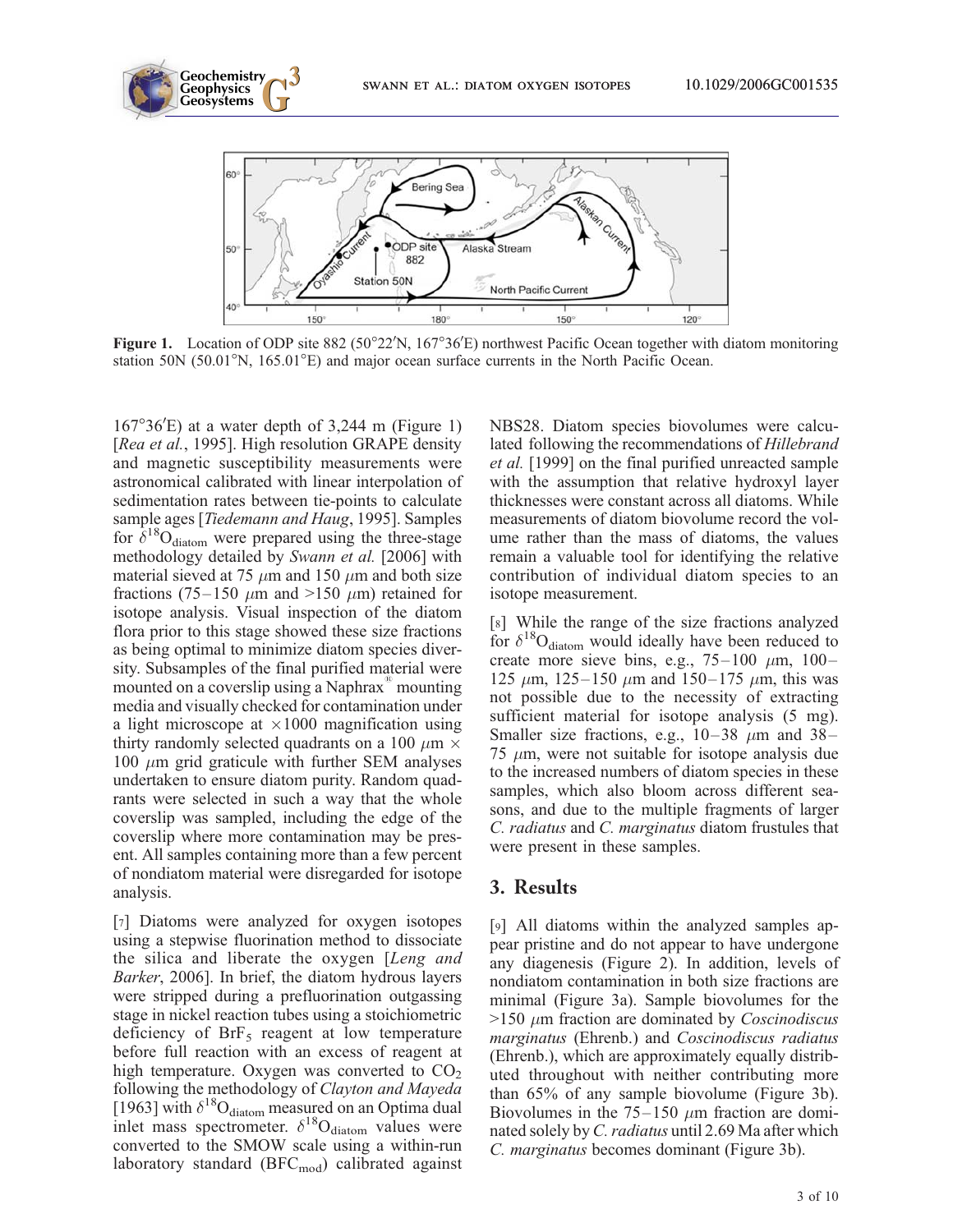

**Geochemistry Geophysics**

Figure 2. SEM images of diatoms analyzed for  $\delta^{18}O$ from ODP site 882.

[10] Comparisons indicate the presence of large  $\delta^{18}O_{diatom}$  offsets between the two size fractions with a mean offset of 1.23% and a maximum offset of 3.51% (Figures 3c and 4 and Table 1). Replicate analyses indicate a mean  $\delta^{18}O_{diatom}$  standard deviation of 0.44% in the 75–150  $\mu$ m fraction, 0.71% in the >150  $\mu$ m fraction and 0.41% for BFC<sub>mod</sub>, the NIGL laboratory diatom standard. Of the 25

analyzed levels, including the three samples previously published by Swann et al. [2006], 18 contain offsets which are beyond the combined square root sum of squares analytical reproducibility for the two size fractions (0.84%). With the exception of three levels, the smaller  $75-150 \mu m$  fraction has a higher  $\delta^{18}O_{\text{diatom}}$  relative to the >150  $\mu$ m fraction  $(p < 0.001)$ . After the onset of major Northern Hemisphere Glaciation (NHG) at 2.73 Ma when the region undergoes major paleoenvironmental change [Haug et al., 2005; Swann et al., 2006],  $\delta^{18}O_{\text{diatom}}$  values in 75–150  $\mu$ m fraction remain statistically higher than the  $>150 \mu m$  fraction, but at a lower confidence interval ( $p = 0.08$ ).

### 4. Discussion

# 4.1. Reliability of the  $\delta^{18}O_{(diatom)}$ Record

[11]  $\delta^{18}$ O<sub>diatom</sub> measurements from the 75–150  $\mu$ m fraction have previously been used to indicate the development of a stratified water column in the northwest Pacific Ocean at the onset of major NHG, circa 2.73 Ma [Haug et al., 2005; Swann et al., 2006]. While measurements between the two size fractions at three levels from 2.83 Ma to 2.73 Ma produced similar results within the limits of analytical reproducibility [Swann et al., 2006], 18 out of 25 levels in the extended data set presented



Figure 3. (a) Sample purity, percentage of diatom material relative to all other material. (b) Relative diatom species biovolume in purified samples analyzed for  $\delta^{18}O_{diatom}$ . (c) Comparison of  $\delta^{18}O_{diatom}$  measurements from the 75– 150  $\mu$ m fraction (red down triangle) and >150  $\mu$ m fraction (blue up triangle) between 2.86 Ma and 2.56 Ma. Error bars represent mean,  $1\sigma$ , analytical reproducibility of 0.44% in the 75–150  $\mu$ m fraction and 0.71% in the >150  $\mu$ m fraction.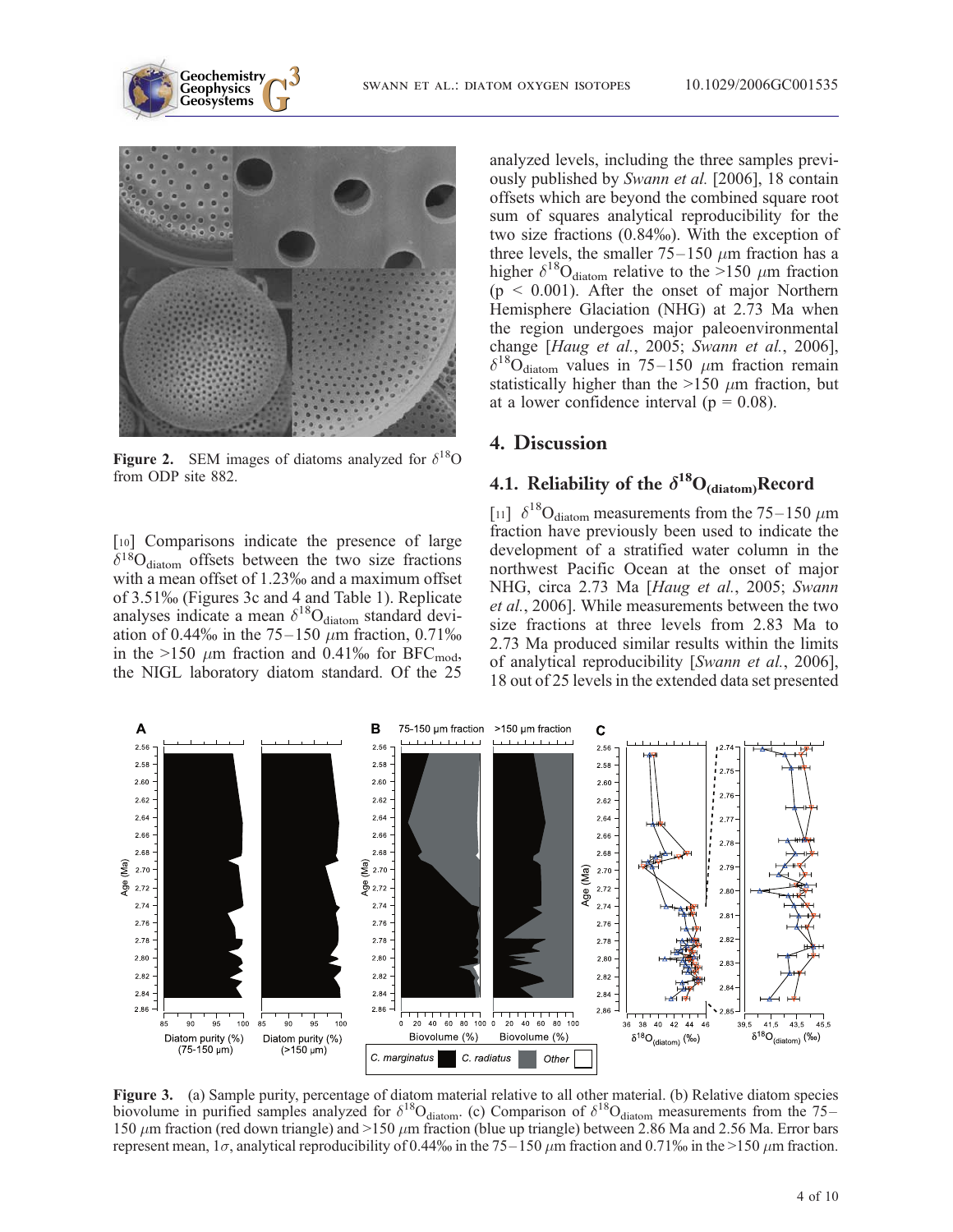

Figure 4. Relative diatom species biovolume in purified samples analyzed for  $\delta^{18}O_{diatom}$  alongside the magnitude and direction of the  $\delta^{18}O_{diatom}$  offsets (>150  $\mu$ m fraction minus 75–150  $\mu$ m fraction) between the two size fractions (dashed lines represent the combined analytical reproducibility of 0.84% for the two size fractions).

here display significant offsets beyond the combined analytical reproducibility for the two size fractions of 0.84%.

**Geochemistry Geophysics**

[12] As detailed above, all analyzed diatom samples are considered pristine with minimal nondiatom contamination and dissolution (Figures 2 and 3a). Furthermore, no evidence of diagenesis exists either within the sediment or the analyzed diatoms. Evidence to support the lack of contamination in these samples is present within the  $\delta^{18}O_{\text{diatom}}$  data themselves. First, high  $\delta^{18}O_{diatom}$  values in all samples makes it unlikely that contamination is an issue since the  $\delta^{18}$ O of clays and silts are usually significantly lower than  $\delta^{18}O_{diatom}$ , although no clay isotope values are available from ODP site 882 over the analyzed interval. Secondly, it would be expected that if contamination was an issue, the relative amount of any contamination, particularly from clays, would be greater in the  $75-150 \mu m$ fraction due to the fraction's smaller size. This would then lead to  $\delta^{18}O_{diatom}$  values in the 75–

150  $\mu$ m fraction being lower than the >150  $\mu$ m fraction. In practice, the  $75-150 \mu m$  fraction displays higher  $\delta^{18}O_{diatom}$  values in almost all samples (Figures 3c and 4).

[13] An important finding in recent years is evidence for secondary isotope exchange in diatoms, caused by silica maturation, which increases fossil/ subfossil values of  $\delta^{18}O_{diatom}$  relative to diatoms in the water column [Schmidt et al., 1997, 2001; Brandriss et al., 1998; Moschen et al., 2006]. Checking for silica maturation in diatoms is difficult as it does not always visibly alter the diatom frustule and so cannot be assessed under a light microscope or SEM. However, the role of silica maturation on  $\delta^{18}O_{\text{diatom}}$  at this site and over this interval has previously been ruled out by comparing changes in  $\delta^{18}O_{diatom}$  to changes in bottom water  $\delta^{18}O$ , as indicated by benthic foraminifera [Swann et al., 2006]. In addition, it would be expected that any secondary isotope exchange caused by silica maturation would be constant across both size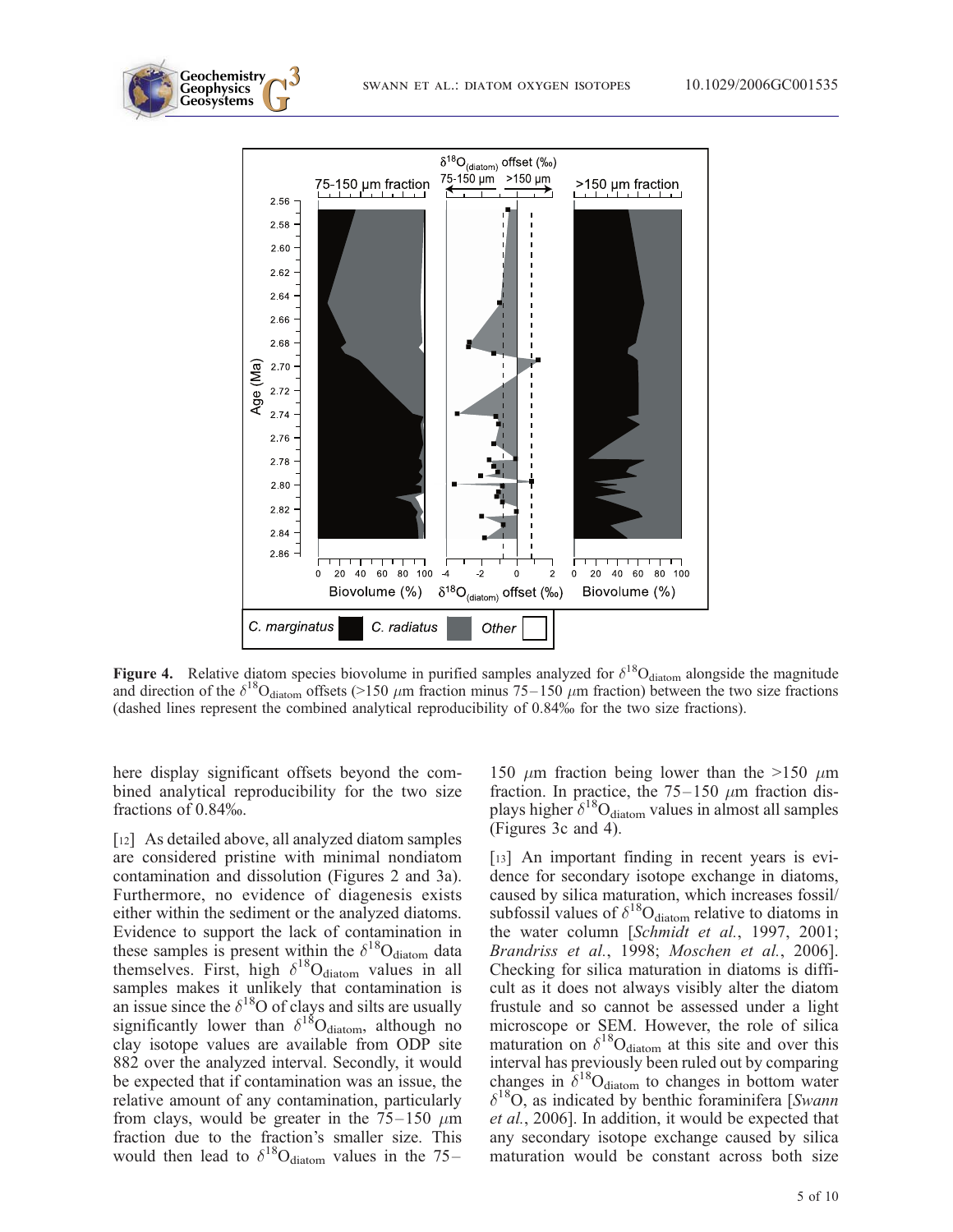|         | $\delta^{18}O_{\text{diatom}},\, \%$ |              |                                                 |
|---------|--------------------------------------|--------------|-------------------------------------------------|
| Age, Ma | $75 - 150 \mu m$                     | $>150 \mu$ m | Offset, $\%$ (150 $\mu$ m -<br>$75 - 150 \mu m$ |
| 2.568   | 39.33                                | 38.82        | $+0.51$                                         |
| 2.647   | 40.20                                | 39.21        | $+0.99$                                         |
| 2.680   | 43.42                                | 40.77        | $+2.65$                                         |
| 2.683   | 42.33                                | 39.58        | $+2.75$                                         |
| 2.690   | 39.90                                | 38.59        | $+1.30$                                         |
| 2.695   | 38.00                                | 39.18        | $-1.18$                                         |
| 2.740   | 44.23                                | 40.87        | $+3.36$                                         |
| 2.743   | 43.81                                | 42.60        | $+1.21$                                         |
| 2.749   | 44.07                                | 43.06        | $+1.00$                                         |
| 2.765   | 44.59                                | 43.32        | $+1.27$                                         |
| 2.779   | 44.13                                | 44.06        | $+0.07$                                         |
| 2.779   | 44.37                                | 42.81        | $+1.56$                                         |
| 2.784   | 44.66                                | 43.37        | $+1.29$                                         |
| 2.789   | 43.67                                | 42.59        | $+1.08$                                         |
| 2.793   | 44.14                                | 42.12        | $+2.02$                                         |
| 2.797   | 43.41                                | 44.25        | $-0.84$                                         |
| 2.800   | 44.19                                | 40.68        | $+3.51$                                         |
| 2.802   | 43.67                                | 42.85        | $+0.82$                                         |
| 2.806   | 44.30                                | 43.25        | $+1.05$                                         |
| 2.810   | 44.77                                | 43.66        | $+1.11$                                         |
| 2.815   | 44.30                                | 43.47        | $+0.83$                                         |
| 2.823   | 44.72                                | 44.77        | $-0.05$                                         |
| 2.827   | 44.75                                | 42.77        | $+1.98$                                         |
| 2.834   | 43.70                                | 42.95        | $+0.75$                                         |
| 2.845   | 43.25                                | 41.43        | $+1.82$                                         |
| Mean    |                                      |              | $+1.23$                                         |

**Table 1.**  $\delta^{18}O_{diatom}$  Data for the 75–150  $\mu$ m and >150  $\mu$ m Size Fractions<sup>4</sup>

**Geochemistry Geophysics**

<sup>a</sup>Offsets are difference in  $\delta^{18}O_{\text{diatom}}$  between the two size fractions (italic values indicate offsets beyond the combined analytical reproducibility for the two size fractions of 0.84%).

fractions. As such, silica maturation should not be the cause of the isotope offsets observed here.

#### 4.2. Seasonality/Temporal Effect

[14] Details on the spatial and temporal distribution of C. marginatus and C. radiatus at station 50N in the northwest Pacific Ocean, situated close to ODP site 882 (see Figure 1), are described by Onodera et al. [2005]. This, together with other studies on C. marginatus and C. radiatus in the North Pacific, shows that peak fluxes of these taxa occur in autumn/winter [Takahashi, 1986; Takahashi et al., 1996]. Counts also show the relative seasonal flux of C. marginatus and C. radiatus frustules in the  $75-150 \mu m$  range to be similar through the year (Table 2). No data are available on the temporal flux of  $>150 \mu m$  frustules, due to their near complete absence in the samples collected at station 50N by *Onodera et al.* [2005] and due to a lack of other studies investigating the temporal and ecological characteristics of very large frustules for these taxa. However, since all available evidence from the North Pacific Ocean shows peak fluxes of these taxa during autumn/winter, it is reasonable to assume that similar patterns also occur for  $>150 \mu m$ sized frustules. Consequently, it is unlikely that the isotope offsets are related to different taxa or different sized diatoms growing in different seasons.

[15] Given that each sample represents on average an approximately 2000–3000 year interval, it is possible that different conditions within the time interval covered by each sample may have favored different sized diatoms. For example, diatoms from the  $75-150 \mu m$  fraction may have predominantly originated from periods of higher salinity/lower temperatures and diatoms in the >150  $\mu$ m fraction from periods of lower salinity/higher temperatures. However, even if this occurred, it is hard to envisage that environmental conditions could have varied sufficiently at ODP site 882 to explain the entire magnitude of these offsets. Assuming a diatom-temperature coefficient of approximately  $-0.2\%$ <sup>o</sup>C, for which increasing evidence exists is the true diatom-temperature coefficient [Brandriss] et al., 1998; Moschen et al., 2005], the mean isotope offset between the two size fractions of 1.23% becomes equivalent to a Sea Surface Temperatures (SST) change of  $6.15^{\circ}$ C with the maximum offset of 3.51% equivalent to a change of  $17.55^{\circ}$ C. These compare with a relatively small mean SST fluctuations of  $0.28^{\circ}$ C/kyr over the analyzed interval [Haug et al., 2005]. Similarly, if a record of Sea Surface Salinity (SSS) is calculated, mean rates of change are equivalent to  $\sim 0.10\%$ %/kyr in the analyzed samples when using a  $SSS:\delta^{18}O$  relationship of 1 and  $\sim 0.20\%$ %/kyr with a SSS: $\delta^{18}$ O relationship of 2 [Swann et al., 2006]. Consequently it is

Table 2. Modern-Day Relative Seasonal Flux of C. marginatus and C. radiatus Frustules Between 75  $\mu$ m and 150  $\mu$ m at Station 50N in the Subarctic Northwest Pacific Ocean From January 1999 to December 1999<sup>a</sup>

|            | 75–150 $\mu$ m Fraction |                     |  |
|------------|-------------------------|---------------------|--|
| Season     | $C.$ marginatus, $\%$   | $C.$ radiatus, $\%$ |  |
| <b>JFM</b> | 38.9                    | 50.51               |  |
| AMJ        | 22.66                   | 16.22               |  |
| JAS        | 15.35                   | 10.81               |  |
| <b>OND</b> | 23.08                   | 22.46               |  |

<sup>&</sup>lt;sup>a</sup> See Figure 1 for Station 50N location. Only minimal numbers of >150  $\mu$ m frustules were present in the analyzed samples (n = 5 for C. marginatus and  $n = 0$  for C. radiatus). Samples from Onodera et al. [2005].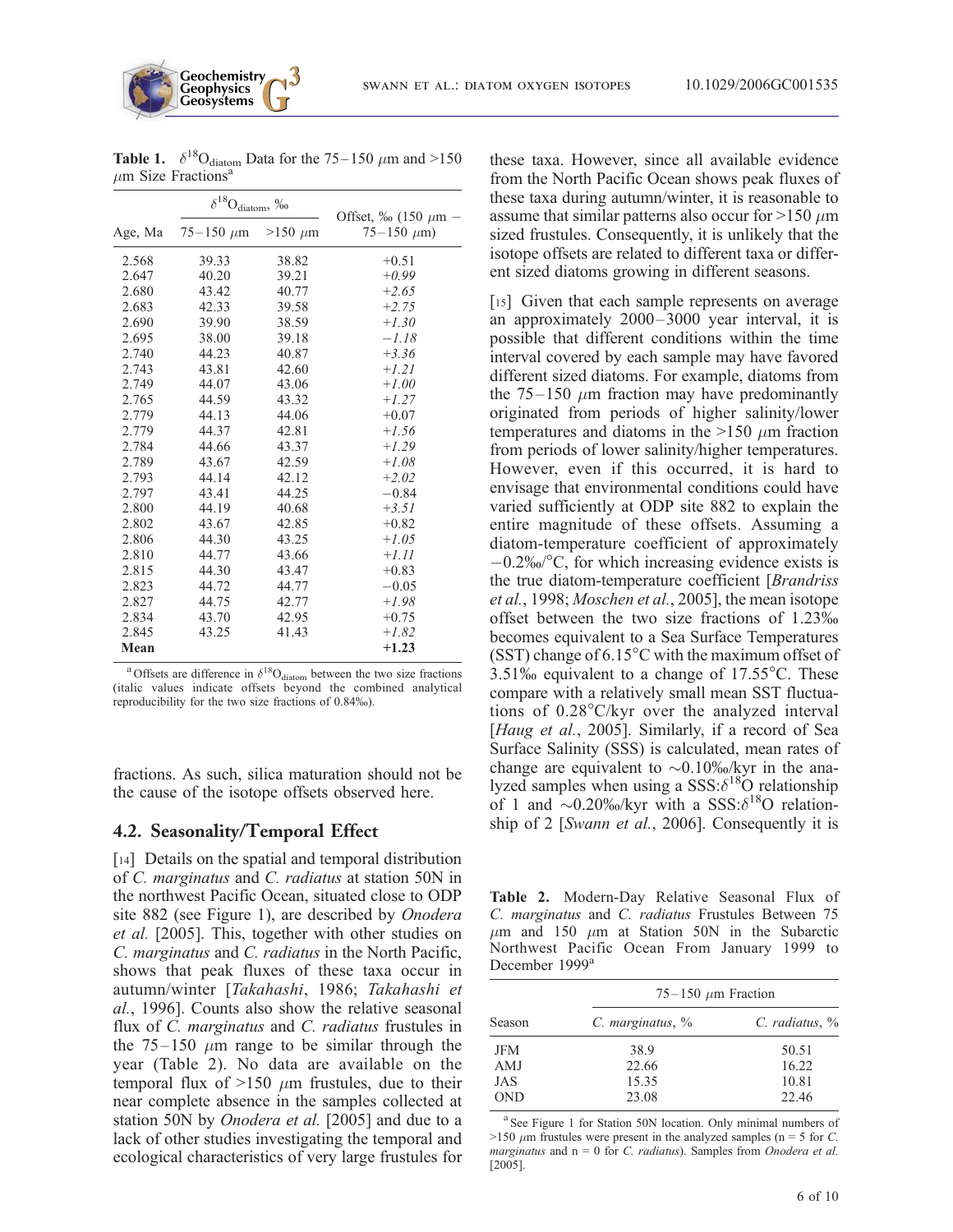

unlikely that the isotope offsets are related to different sized diatoms growing in separate intervals of different paleoenvironmental conditions. This is particularly true from 2.73 Ma to 2.81 Ma when environmental conditions were relatively stable with SST of  $\sim8^{\circ}$ C [*Maslin et al.*, 1995, 1996; Haug et al., 1999, 2005]. Despite this, 11 out of 14 samples from this period display a  $\delta^{18}O_{\text{diatom}}$ offset beyond the combined analytical reproducibility with a mean offset of 1.5% (Figures 3 and 4).

## 4.3. Evidence of an Interspecies Effect in  $\delta^{18}O_{\text{diatom}}$

[16] Given the existence of only two dominant taxa within the analyzed samples, the  $\delta^{18}O_{diatom}$  offsets could reflect an interspecies effect between C. marginatus and C. radiatus. Visual comparisons, however, only provide evidence for a weak, largely unclear, relationship between the offsets and differences in diatom species biovolumes between the two fractions (Figure 4). From 2.86 Ma to 2.74 Ma, when biovolumes in the  $75-150 \mu m$  fraction contain >90% C. marginatus, increases in C. marginatus/C. radiatus in the  $>150$   $\mu$ m fraction are broadly associated with higher/lower  $\delta^{18}O_{\text{diatom}}$  offsets between the two size fractions ( $r = +0.49$  and  $-0.49$ , respectively) (Figure 4). However, from 2.69 Ma onward, when biovolumes in the  $>150 \mu m$  fraction are constant and biovolumes vary in the  $75-150 \mu m$  fraction, the relationship reverses with increases in C. marginatus/C. radiatus in the  $75-150 \mu m$ fraction associated with lower/higher  $\delta^{18}O_{diatom}$ offsets ( $r = -0.53$  and +0.46, respectively).

# 4.4. Evidence of a Size Effect in  $\delta^{18}O_{\text{diatom}}$

[17] With all but one of the significant offsets marked by higher  $\delta^{18}O_{diatom}$  measurements in the smaller  $75-150 \mu m$  fraction, it is possible that the offsets reflect a size related species effect. Determining the processes which might cause a size effect, however, are not straightforward and can only be truly investigated through culturing experiments in addition to diatom monitoring and sediment core top studies. Within foraminifera, size related vital effects arise from their vertical migration in the water column at different stages in their life cycle [Sautter and Thunell, 1991]. This is unlikely to be an issue for diatoms which primarily bloom and take up oxygen into the inner tetrahedrally bonded -Si-O-Si layer within the photic zone. Evidence from the modern North Pacific

Ocean suggests all diatoms except Thalassiosira trifulta and Thalassiosira gravida bloom within the upper 50 m of the water column [Katsuki and Takahashi, 2005]. Water column profiles from close to ODP site 882 show salinity gradient through the year in the upper 50 m of the water column to be 0.2 psu [*Boyer et al.*, 2002]. As such, any salinity effect on the  $\delta^{18}O_{\text{diatom}}$  offsets would be minimal and within the analytical reproducibility of the  $\delta^{18}O_{diatom}$  measurements. Water temperature profiles from the same site also show the gradient between the surface and 50 m to be negligible, less than  $1^{\circ}$ C, through most of the year [Stephens et al., 2002]. Consequently, if modernday SST and diatom growth patterns are used as an analogue for the past, differences in diatom depth habitats for different sized frustules could only result in an offset of  $\sim 0.1\%$  when using a diatom-temperature coefficient of  $-0.2\%$  °C. Although the temperature gradient increases to 5– 6C between July and September [Stephens et al., 2002], the blooms of C. marginatus and C. radiatus over this interval account for only 19.4% and 29.0% of the total annual diatom flux [Onodera et al., 2005] or 13.1% and 6.2% of the  $75-150 \mu m$ fraction annual diatom flux, respectively (Table 2). It is also likely that the majority of frustules bloom nearer the surface where light penetration is higher and where differences in the temperature gradient are further reduced. While a proportion of the offsets could be explained if all  $75-150 \mu m$ diatoms bloomed in spring and all  $>150 \mu$ m diatoms bloomed in autumn, this appears unlikely in light of the aforementioned contemporary studies showing peak fluxes of C. marginatus and C. radiatus in autumn/early winter (Table 2) [Takahashi, 1986; Takahashi et al., 1996; Onodera et al., 2005]. Furthermore, 19 out of the 25 levels originate prior to the development of the halocline in the region at 2.73 Ma when the seasonal SST gradient would have been significantly reduced relative to today [*Haug et al.*, 1999, 2005].

[18] Schmidt et al. [2001] have previously suggested that  $\delta^{18}O_{\text{diatom}}$  may be partially governed by diatom growth rates with less isotope fractionation occurring in fast-growing diatoms. Today, much of the northwest Pacific Ocean is believed to be under Fe limitation with respect to diatom growth [Harrison et al., 1999; Tsuda et al., 2003; Yuan and Zhang, 2006]. Consequently, changes in Fe deposition, particularly variations in line with glacial (high Fe aeolian deposition) and interglacial (low Fe aeolian deposition) cycles, and the subsequent impact on diatom growth rates and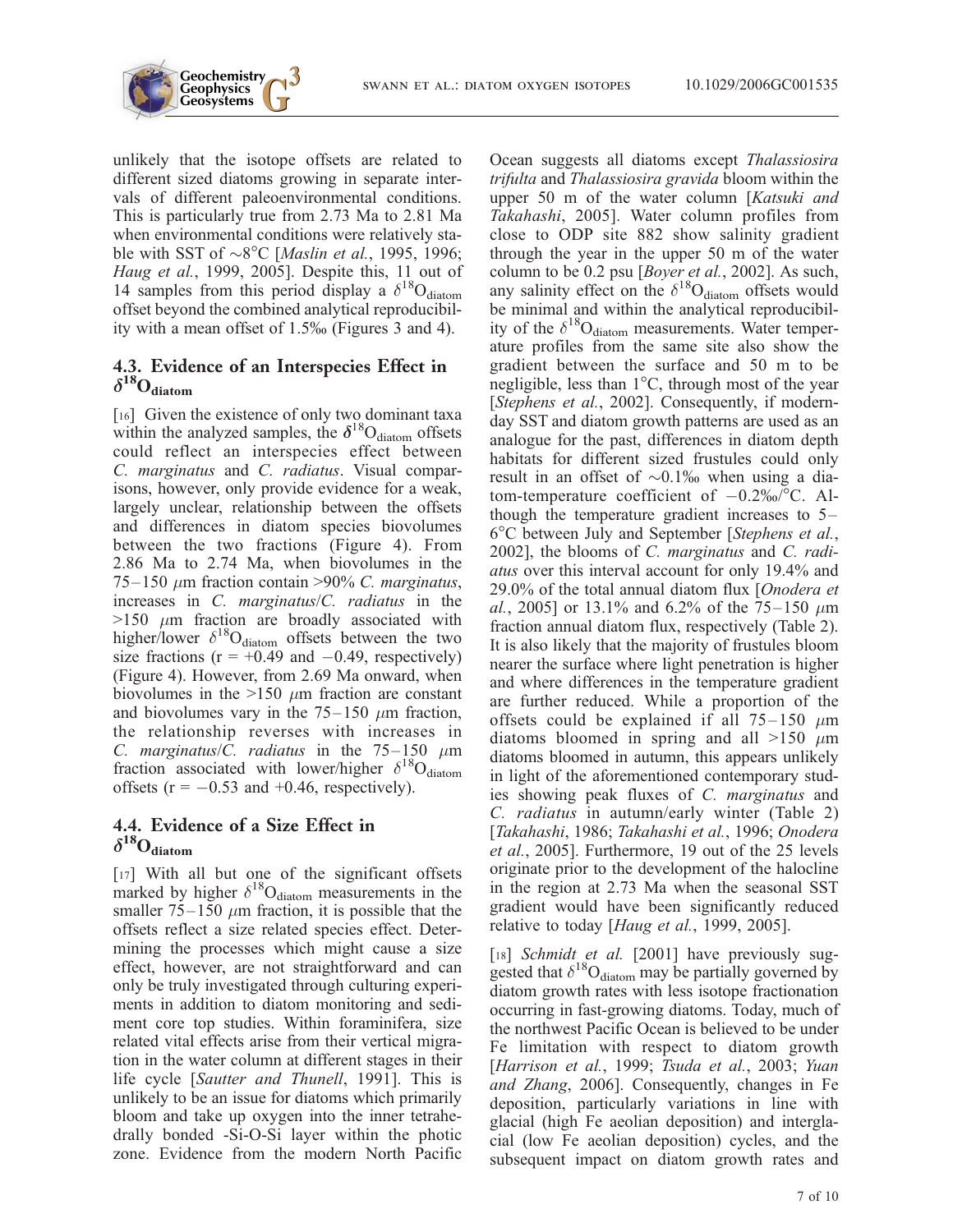

cell chemistry (see review by de Baar et al. [2005]) may be initiating the offsets. However, no relationship is apparent between glacial and interglacial intervals, as indicated by a global stacked benthic foraminifera  $\delta^{18}$ O record [Lisiecki and Raymo, 2005], and the magnitude of the  $\delta^{18}O_{diatom}$  offsets.

[19] The availability of nutrients such as N, Si and P may be important in explaining the offsets after circa 2.73 Ma following the development of a stratified system in the region, which significantly limited deep water delivery of nutrients into the photic zone and lowered opal accumulation rates within the sediment [Haug et al., 1999, 2005]. For example, the extent to which  $\delta^{18}O_{\text{diatom}}$  in the 75– 150  $\mu$ m fraction is significantly higher than the  $>150 \mu m$  fraction decreases at this juncture (p = 0.08 compared to  $p < 0.001$  prior to 2.73 Ma). In addition, the transition from C. marginatus being associated with larger to smaller  $\delta^{18}O_{\text{diatom}}$  offset (see section 4.3) also occurs over this interval. However, N, Si, and P are unlikely to be significant in explaining the offsets prior to circa 2.73 Ma (a period including 19 of the 25 analyzed levels) when a mixed water column was marked by extremely high opal accumulation rates and high nutrient availability [*Haug et al.*, 1999, 2005]. It is also unclear whether issues of diatom growth rates and nutrient availability are relevant issues for explaining the isotope offsets since the effects of growth rates/nutrient availability would presumably be constant across all diatoms, regardless of size, at a given level. However, it is possible that the growth effect identified by Schmidt et al. [2001] influences larger diatoms to a greater extent than smaller diatoms.

### 4.5. Future Work

[20] Above, we have exhausted many of the possible mechanisms which have the potential to explain the large  $\delta^{18}O_{\text{diatom}}$  offsets between the two size fractions. Due to the uncertainties which currently exist with regards to the fractionation of oxygen by diatoms, we will not speculate further as to the processes which may be causing the offsets. Given that all but one of the levels are marked by higher values in the smaller 75– 150  $\mu$ m fraction, a size related species effect may be present. However, on the basis of the available data no one mechanism can be confidently attributed to explain the entire magnitude of the offsets. From the above, a clear need exists for further sediment trap, core top and culture studies on  $\delta^{18}O_{diatom}$ . Such work on both marine and freshwater diatoms should consider the interspecies and intraspecies variations in  $\delta^{18}O_{diatom}$ that might arise following changes in diatom growth rates, cell chemistry, deep water upwelling, nutrient availability and other physiological and environmental conditions.

[21] In section 4.1 the role of silica maturation was discounted as a factor in explaining the isotope offsets on the basis of evidence from Swann et al. [2006] and by assuming that the magnitude of any silica maturation would be constant across both size fractions at a given level. Theoretically, however, it is conceivable that the  $\delta^{18}O_{\text{diatom}}$  offsets may reflect a size related difference in the extent to which silica maturation occurs in diatoms with greater silica maturation occurring in the smaller  $75-150 \mu m$  fraction. At present, though, no evidence exists to indicate that interspecies and intraspecies variations exist in the magnitude of isotope exchange during silica maturation. Consequently, on the basis of current scientific knowledge, issues of silica maturation cannot be attributed to explain the  $\delta^{18}O_{\text{diatom}}$  offsets presented within this paper. However, given the uncertainties that currently exist with regards to the operation of silica maturation in diatoms, experiments are required to better understand silica maturation and to investigate possible variations in silica maturation between and within individual diatom taxa.

### 4.6. Impact on Existing Paleoceanographic Reconstructions

[22] It is important to note that the offsets presented here do not affect the reliability of the paleoenvironmental reconstructions of Haug et al. [2005] and Swann et al. [2006] with regards to the development of a halocline in the region from 2.73 Ma. First, these paleoenvironmental interpretations were based upon, among other lines of evidence, a 4.6% decrease in  $\delta^{18}$ O<sub>diatom</sub> which is significantly greater than any of the offsets observed here. In addition the  $\delta^{18}O_{\text{diatom}}$  record in these studies is generated solely from the  $75-150 \mu m$ fraction, minimizing any potential size or other species effect. While the  $75-150 \mu m$  fraction is marked by a shift in diatom species biovolume from C. marginatus to C. radiatus [see Swann et al., 2006, Figure 4b] this change occurs much later at 2.71 Ma (102.66 meters below seafloor (mbsf)) than the 4.6% decreases in  $\delta^{18}O_{diatom}$  which occurs at 2.73 Ma (102.99 mbsf). Consequently, while a species effect may be partially influencing the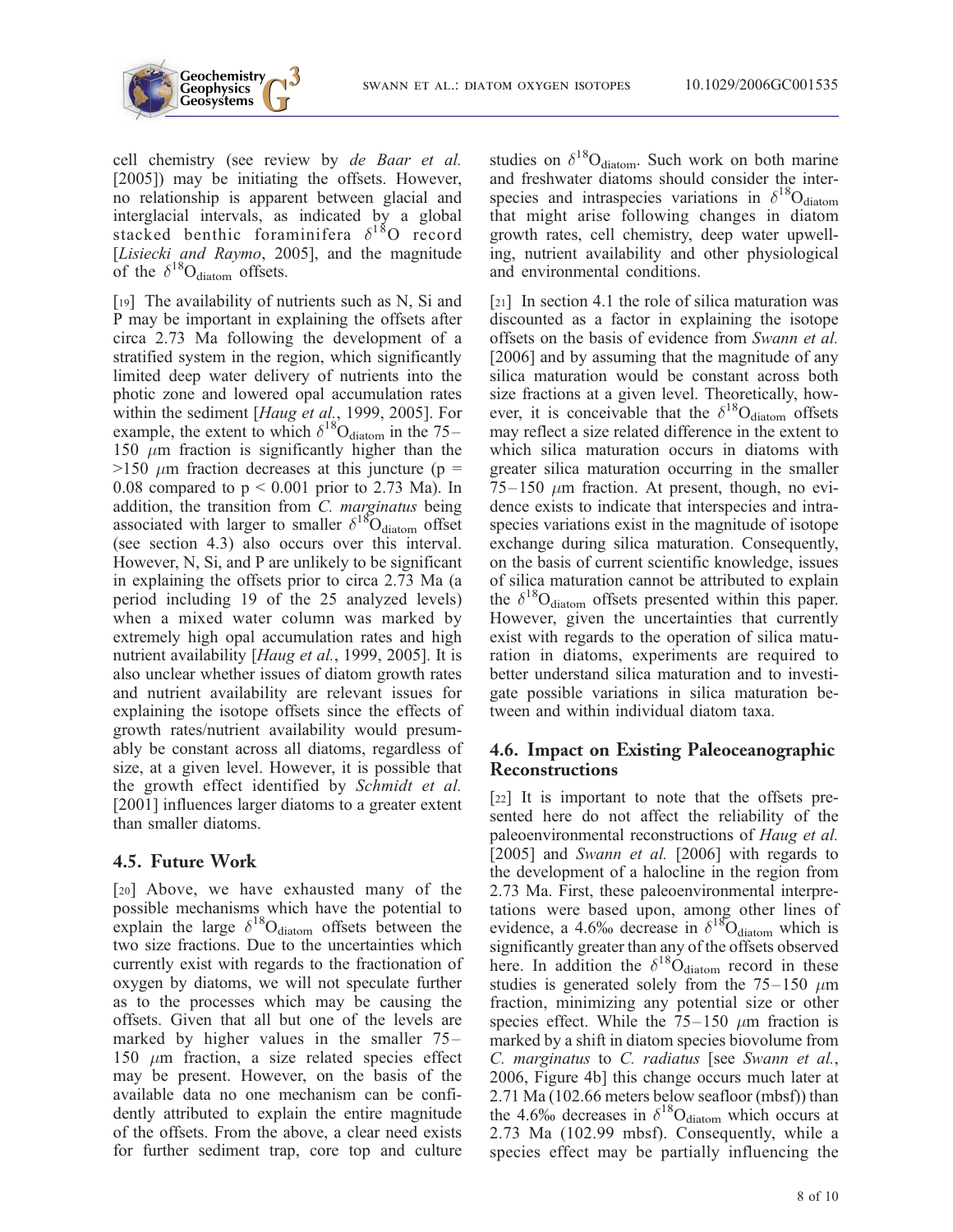



isotope shift observed in these studies, we remain certain that the large  $\delta^{18}O_{diatom}$  decrease at circa 2.73 Ma reflects the development of a halocline as detailed by Haug et al. [2005] and Swann et al. [2006].

## 5. Conclusion

[23] The presence of large  $\delta^{18}O_{diatom}$  offsets between two size fractions at ODP site 882 represents a notable problem for future uses of  $\delta^{18}$ O<sub>diatom</sub> in marine sediment cores, except in instances where species relative biovolumes and size ranges are constant or where the amount of change in  $\delta^{18}O_{diatom}$  between samples is sufficiently high as to rule out any species effect. Both taxa which dominate the two size fractions analyzed here are primarily autumn/winter blooming. With all but one of the offsets marked by higher values in the  $75-150 \mu m$  fraction, a size related species effect may be present. Identifying the mechanisms behind such an effect though is problematic. Given that the magnitude of the offsets varies throughout, it remains possible that the offsets are also controlled by a combination of other interspecies and intraspecies effects. Consequently, we are currently unable to conclusively attribute the causes of these offsets to any single process. Further studies are required to investigate and understand the  $\delta^{18}O_{diatom}$  signal with respect to intraspecies and interspecies offsets and the extent to which similar offsets may exist outside of C. marginatus and C. radiatus. In the meanwhile, it is essential that samples analyzed for  $\delta^{18}O_{diatom}$  be as size and species specific as possible in order to minimize or eliminate the species effects/offsets observed here. This is particularly important in instances where the expected magnitude of isotope change in a stratigraphical sequence is low.

# Acknowledgments

[24] The authors would like to thank Kozo Takahashi for discussions on diatom fluxes at station 50N, Makio C. Honda, who provided the sediment trap samples at Station 50N, and the Ocean Drilling Program (ODP) for making available the core material. G.E.A.S. thanks Jonathan Tyler for the numerous discussions on attempting to understanding the murky world of diatom isotopes and the two anonymous reviewers, whose constructive comments greatly improved the manuscript. This study was carried out during a NERC Ph.D. studentship award to G.E.A.S. (NER/S/A/2004/12193) with funding support to J.O. from a JSPS Research Fellow (17/ 5978).

## References

- Bemis, B. E., H. Spero, J. Bijma, and D. W. Lea (1998), Reevaluation of the oxygen isotopic composition of planktonic foraminifera: Experimental results and revised paleotemperature equations, Paleoceanography, 13, 150-160.
- Binz, P. (1987), Oxygen-isotope analysis on recent and fossil diatoms from Lake Walen and Lake Zurich (Switzerland) and its application on paleoclimatic studies, Ph.D. thesis, 165 pp., Swiss Fed. Inst. of Technol., Zurich.
- Boyer, T. P., C. Stephens, J. I. Antonov, M. E. Conkright, R. A. Locarnini, T. D. O'Brien, and H. E. Garcia (2002), World Ocean Atlas 2001, Volume 2: Salinity, in NOAA Atlas NES-DIS 50 [CD-ROM], edited by S. Levitus, 165 pp., Natl. Oceanic and Atmos. Admin., Silver Spring, Md.
- Brandriss, M. E., J. R. O'Neil, M. B. Edlund, and E. F. Stoermer (1998), Oxygen isotope fractionation between diatomaceous silica and water, Geochim. Cosmochim. Acta, 62, 1119 – 1125.
- Chivas, A. R., P. De Deckker, S. X. Wang, and J. A. Cali (2002), Oxygen-isotope systematics of the nektic ostracod Australocypris robusta, in The Ostracoda: Applications in Quaternary Research, Geophys. Monogr. Ser., vol. 131, edited by J. A. Holmes and A. R. Chivas, pp.  $301-313$ , AGU, Washington, D. C.
- Clayton, R. N., and T. K. Mayeda (1963), The use of bromine pentafluoride in the extraction of oxygen from oxide and silicates for isotope analysis, Geochim. Cosmochim. Acta,  $27, 43 - 52.$
- de Baar, H. J. W., et al. (2005), Synthesis of iron fertilization experiments: From the Iron Age in the Age of Enlightenment, J. Geophys. Res., 110, C09S16, doi:10.1029/ 2004JC002601.
- Duplessy, J. C., C. Lalou, and A. C. Vinot (1970), Differential isotopic fractionation in benthic foraminifera and paleotemperatures revised, Science, 213, 1247-1250.
- Harrison, P. J., P.W. Boyd, D. E. Varela, S. Takeda, A. Shiomoto, and T. Odate (1999), Comparison of factors controlling phytoplankton productivity in the NE and NW subarctic Pacific gyres, Prog. Oceanogr., 43, 205-234.
- Haug, G. H., D. M. Sigman, R. Tiedemann, T. F. Pedersen, and M. Sarnthein (1999), Onset of permanent stratification in the subarctic Pacific Ocean, Nature, 401, 779-782.
- Haug, G. H., et al. (2005), North Pacific seasonality and the glaciation of North America 2.7 million years ago, Nature, 433, 821 – 825.
- Hillebrand, H., C.-D. Dürselen, D. Kirschtel, U. Pollingher, and T. Zohary (1999), Biovolume calculation for pelagic and benthic microalgae, *J. Phycol.*, 35, 403-424.
- Holmes, J. A., and A. R. Chivas (2002), Ostracod shell chemistry—Overview, in The Ostracoda: Applications in Quaternary Research, Geophys. Monogr. Ser., vol. 131, edited by J. A. Holmes and A. R. Chivas, pp. 185-204, AGU, Washington, D. C.
- Juillet-Leclerc, A., and L. Labeyrie (1987), Temperature dependence of the oxygen isotopic fractionation between diatom silica and water, Earth Planet. Sci. Lett., 84, 69-74.
- Katsuki, K., and K. Takahashi (2005), Diatoms as paleoenvironmental proxies for seasonal productivity, sea-ice and surface circulation in the Bering Sea during the late Quaternary, Deep Sea Res., Part II, 52, 2110-2130.
- Lamb, A. L., M. J. Leng, H. J. Sloane, and R. J. Telford (2005), A comparison of the palaeoclimatic signals from diatom oxygen isotope ratios and carbonate oxygen isotope